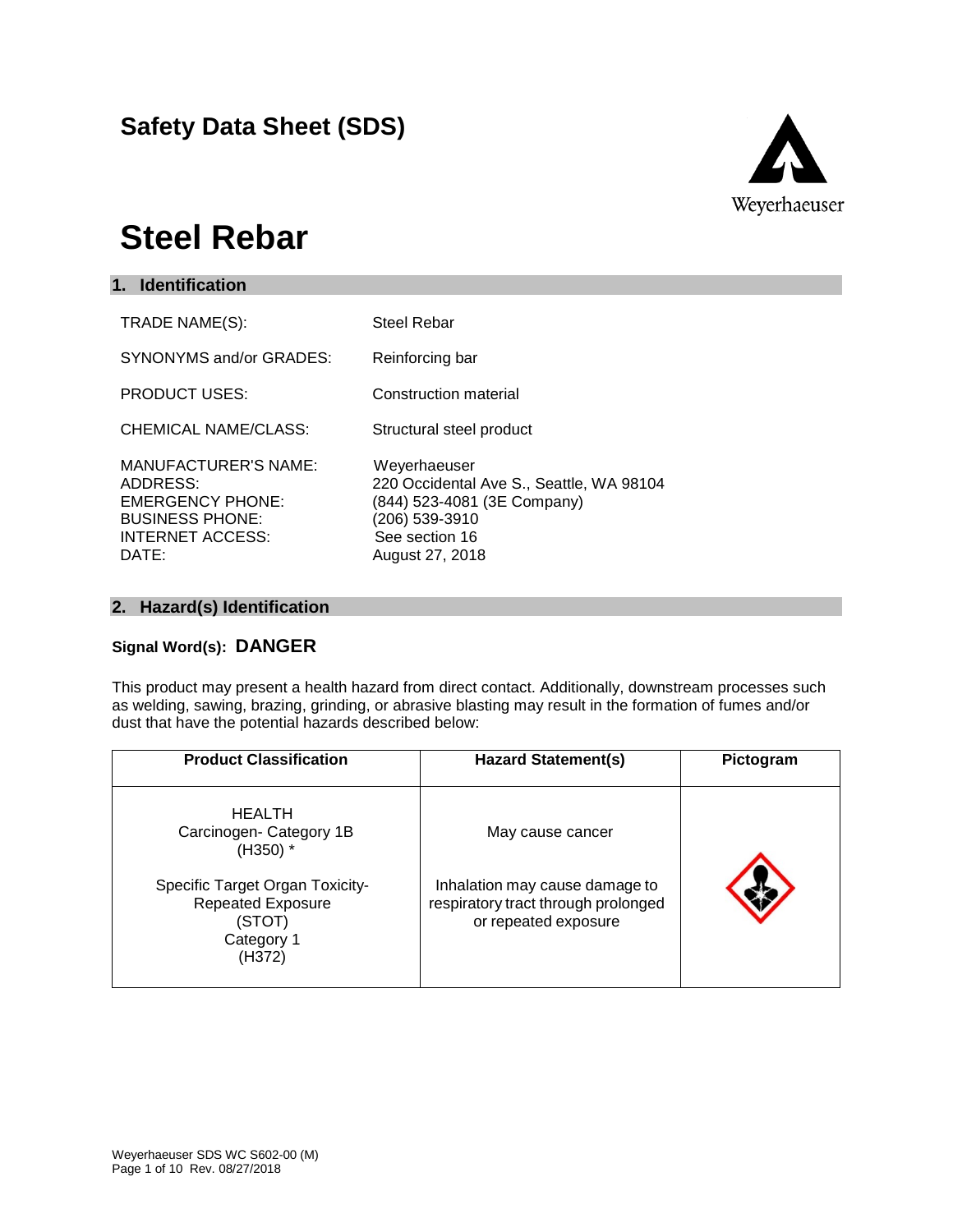#### **2. Hazard(s) Identification (cont'd.)**

| <b>Skin Sensitizer</b><br>Category 1<br>(H317)   | May cause an allergic skin<br>reaction                                                                                                             |      |
|--------------------------------------------------|----------------------------------------------------------------------------------------------------------------------------------------------------|------|
| <b>Combustible Dust</b><br>(OSHA Defined Hazard) | If small particles accumulate<br>during further processing,<br>handling, or by other means, may<br>form combustible dust<br>concentrations in air. | None |

**\***Hazard codes (GHS)

| HMIS Rating (Scale 0-4): | Health = $2^*$ | Fire = $0$ | Physical Hazard = $0$ |  |
|--------------------------|----------------|------------|-----------------------|--|
| NFPA Rating (Scale 0-4): | Health = $2$   | Fire = $0$ | <b>Reactivity = 0</b> |  |

#### **Precautionary Statement(s):**

Prevention Statements**:**

P202: Do not handle until all safety precautions have been read and understood.

P261+284: Avoid breathing dust/fumes. In case of inadequate ventilation wear an approved respirator suitable for conditions of use.

P272: Contaminated work clothing should not be allowed out of the workplace.

P280: Wear appropriate protective equipment for eye and skin exposure.

Response Statements:

P304+P340+P313: If inhaled and breathing becomes difficult, remove person to fresh air and keep comfortable for breathing. If symptoms persist, call a doctor or other qualified medical professional. P333+P313: If skin irritation or rash occurs get medical advice/attention.

P352+P264: If on skin wash with plenty of soap and water.

P305+P351+P338: If in eyes, rinse cautiously for several minutes. Remove contact lenses if present and easy to do so.

#### Disposal:

P501: Dispose of in accordance with federal, state and local regulations **Ingredients of Unknown Acute Toxicity (>1%):** NAP

#### **3. Composition/Information on Ingredients**

| Ingredient(s)  | CAS#       | Wt. %        |
|----------------|------------|--------------|
| Iron (Fe)      | 1309-37-1  | >80          |
| Arsenic (As)   | 7440-38-2  | $< 1 - 6$    |
| Chromium (Cr)  | 74440-47-3 | $0.01 - 1.2$ |
| Manganese (Mn) | 7439-96-5  | $0.2 - 2$    |
| Lead (Pb)      | 7439-92-1  | < 0.09       |
| Nickel (Ni)    | 7440-02-0  | $0.4 - 0.5$  |
| Beryllium (Be) | 7440-41-7  | < 0.07       |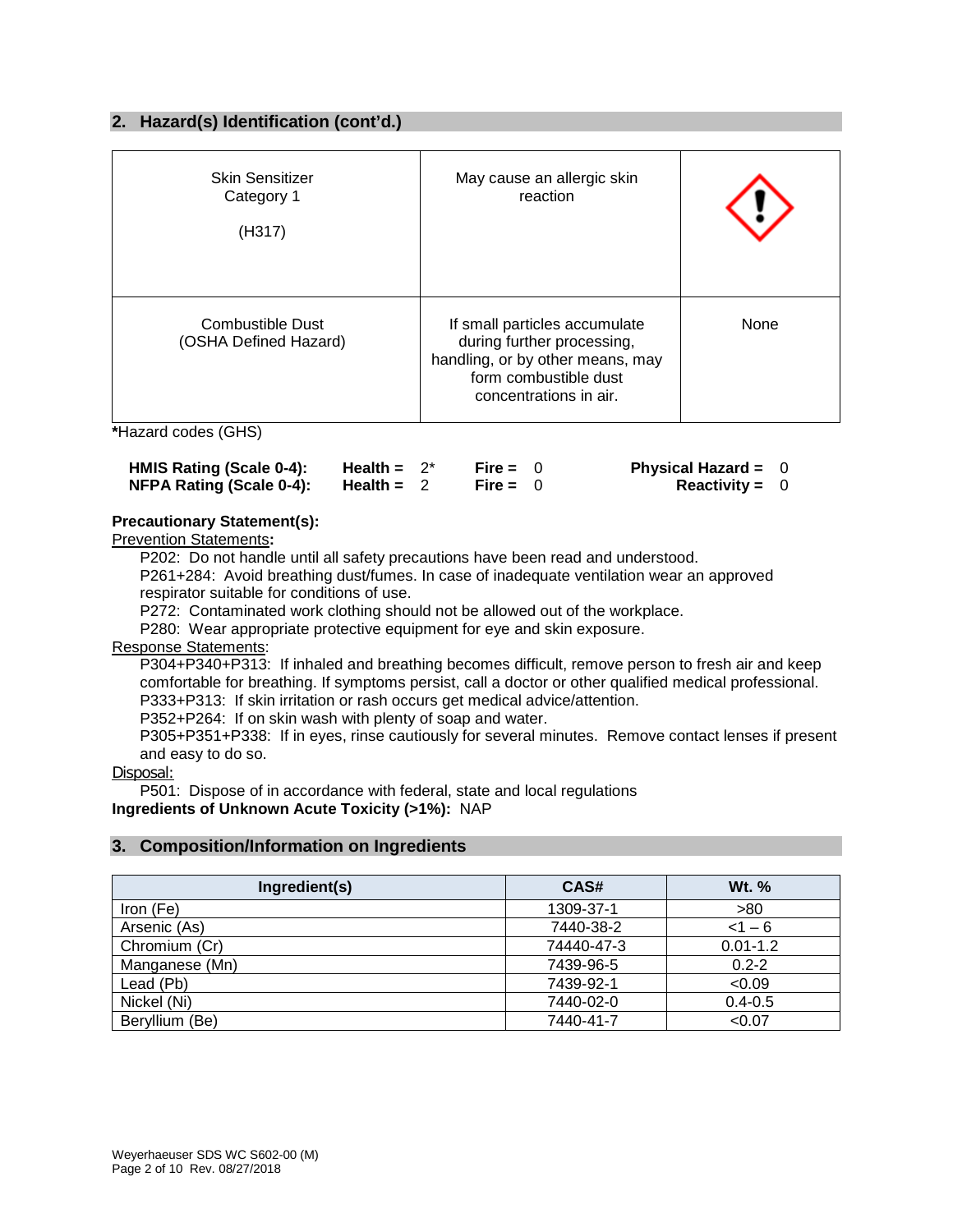#### **4. First Aid Measures**

- **Inhalation:** If dust or fumes are inhaled and breathing difficulties occur, move person into fresh air. If not breathing, give artificial respiration. Consult a physician.
- **Eye Contact**: Treat dust in eye as a foreign object. Flush with water to remove dust particles. Remove contact lenses if present and easy to do so. Avoid touching or rubbing eyes to avoid further irritation or injury. Seek medical help if irritation persists.
- **Skin Contact:** Wash off with soap and plenty of water. Consult a physician.

**Skin Absorption:** Product is not known to be absorbed through the skin.

- **Ingestion:** Never give anything by mouth to person who becomes unconscious, consult a physician if excessive amounts of particulate are swallowed.
- **Medical Conditions Aggravated by Exposure:** Diseases of the skin such as eczema may be aggravated by dermal exposure as well as disorders of the respiratory system including asthma, bronchitis, and emphysema from dust/fume inhalation. Long-term inhalation exposure to agents that cause pneumoconiosis (e.g. dust related diseases) may act synergistically with inhalation of oxide fumes or dusts of this product.
- **Notes to Physician**: Inhalation of metal fume or metal oxides may produce an acute febrile state, with cough, chills, weakness, and general malaise, nausea, vomiting, muscle cramps, and remarkable leukocytosis. Treatment is symptomatic, and condition is self-limited to 24-48 hours.

#### **Symptoms or Effects:**

- Acute Symptoms/Effects Some components in this product can cause a dermal allergic reaction, possibly resulting in burning, itching and skin eruptions. Contact with heated material may cause thermal burns. Dusts may cause irritation of the nose, throat, and lungs. Excessive inhalation of metallic fumes and dusts may result in metal fume fever, an influenza-like illness. It is characterized by a sweet or metallic taste in the mouth, accompanied by dryness and irritation of the throat, cough, shortness of breath, pulmonary edema, general malaise, weakness, fatigue, muscle and joint pains, blurred vision, fever and chills. Typical symptoms last from 12 to 48 hours.
- Delayed Symptoms/Effects Metal fume fever symptoms may be delayed for 4-10 hours following exposures. Allergic skin reactions may be delayed and may not be expressed on initial exposures but may be with subsequent exposures. See Section 11 for additional information on chronic effects.

#### **5. Fire-fighting Measures**

- **Extinguishing Media and Restrictions:** Use appropriate extinguishing media for surrounding area.
- Use water spray, alcohol-resistant foam or dry chemical. For molten metal, use dry powder or sand. **Specific Hazards, Anticipated Combustion Products:** Multiple elemental alloys and their oxides as well as sulfur oxides.

#### **Auto ignition Temperature:** NAP

- **Special Firefighting Equipment/Procedures:** Do not use water on molten metal. Do not use Carbon Dioxide (CO2). Firefighters should not enter confined spaces without wearing NIOSH/MSHA approved positive pressure breathing apparatus (SCBA) with full face mask and full protective equipment.
- **Unusual Fire and Explosion Hazards:** Under normal conditions steel products do not present fire or explosion hazards, and dust generated by handling steel products is oxidized and not combustible. Processing of steel product may however produce potentially combustible dust depending on moisture content, and more importantly, particle diameter and airborne concentration in a contained area which may potentially explode in the presence of an ignition source. Use good housekeeping to prevent accumulations of material. Avoid conditions that generate significant quantities of airborne dust. Reference NFPA 652 "Standard on the Fundamentals of Combustible Dust" for guidance.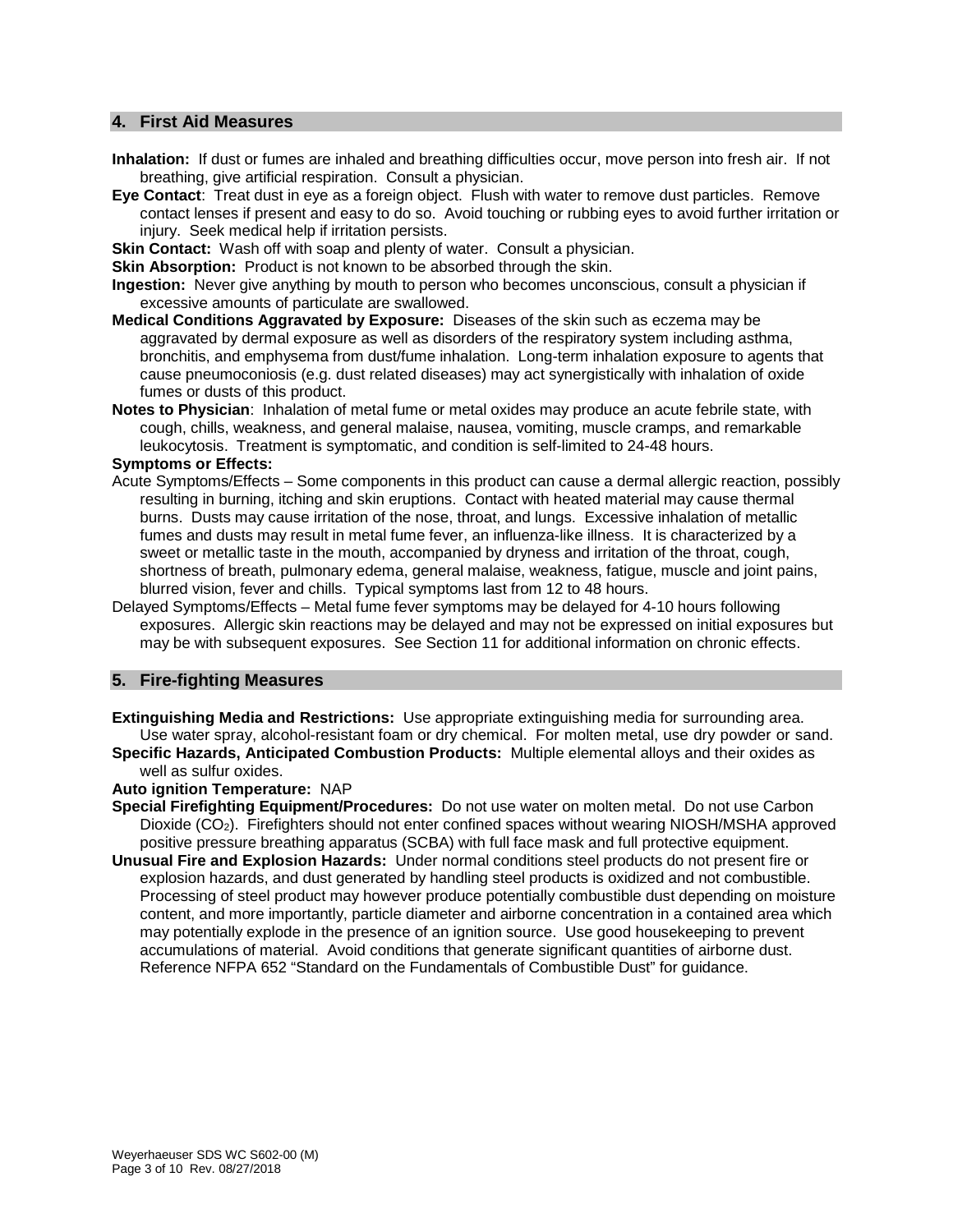#### **6. Accidental Release Measures**

**Steps to be taken in case Material Is Released or Spilled:** Metal dust turnings and small chips should be swept or vacuumed and placed into appropriate disposable containers. Keep fine dust or powder away from sources of ignition. Scrap should be reclaimed for recycling. Prevent materials from entering drains, sewers, or waterways. Avoid generating dusty conditions and provide good ventilation.

#### **7. Handling and Storage**

**Precautions to be taken in Handling and Storage**: Avoid direct contact with skin and eyes if in dust form. Use proper personal protective equipment (see section 8 below) when handling. Provide appropriate exhaust ventilation at places where dust is formed, and exposure limits may be exceeded.

#### **8. Exposure Control Measures/Personal Protection**

#### **Exposure Limits/Guidelines:**

| Ingredient(s)        | <b>Agency</b>                              | <b>Exposure Limit(s)</b>                                                                                  | <b>Comments</b>                                               |
|----------------------|--------------------------------------------|-----------------------------------------------------------------------------------------------------------|---------------------------------------------------------------|
| Iron oxide           | <b>OSHA</b><br><b>ACGIH</b>                | PEL-TWA 10 mg/m <sup>3</sup><br>TLV-TWA 5 mg/m <sup>3</sup>                                               | Fume<br>Respirable<br>fraction                                |
| Arsenic              | <b>OSHA</b><br><b>ACGIH</b>                | PEL-TWA 0.01 mg/m <sup>3</sup><br>TLV-TWA 0.01 mg/m <sup>3</sup>                                          | Total dust<br><b>Total dust</b>                               |
| Chromium (metal)     | <b>OSHA</b><br><b>ACGIH</b>                | PEL-TWA 1.0 mg/m <sup>3</sup><br>TLV-TWA 0.5 mg/m <sup>3</sup>                                            | <b>Total dust</b><br>Inhalable<br>fraction                    |
| Lead                 | <b>OSHA</b><br><b>ACGIH</b>                | PEL-TWA 0.05 mg/m <sup>3</sup><br>TLV-TWA 0.05 mg/m <sup>3</sup>                                          | Total dust<br><b>Total dust</b>                               |
| Nickel (metal as Ni) | <b>OSHA</b><br><b>ACGIH</b>                | PEL-TWA 1 mg/m <sup>3</sup><br>TLV-TWA 1.5 mg/m <sup>3</sup>                                              | <b>Total dust</b><br>Inhalable<br>fraction                    |
| Beryllium            | <b>OSHA</b><br><b>OSHA</b><br><b>ACGIH</b> | PEL-TWA 0.0002 mg/m <sup>3</sup><br>PEL-STEL 0.002 mg/m <sup>3</sup><br>TLV-TWA 0.00005 mg/m <sup>3</sup> | Total dust<br>Inhalable<br>fraction                           |
| Manganese            | <b>OSHA</b><br><b>ACGIH</b>                | PEL-Ceiling(C) 5 mg/m <sup>3</sup><br>TLV-TWA 0.02 mg/m <sup>3</sup><br>TLV-TWA 0.1 mg/m <sup>3</sup>     | Total dust<br>Respirable<br>fraction<br>Inhalable<br>fraction |

NOTE: No Permissible Exposure Limits (PEL) or Threshold Limit Values (TLV) exist for steel as a compound.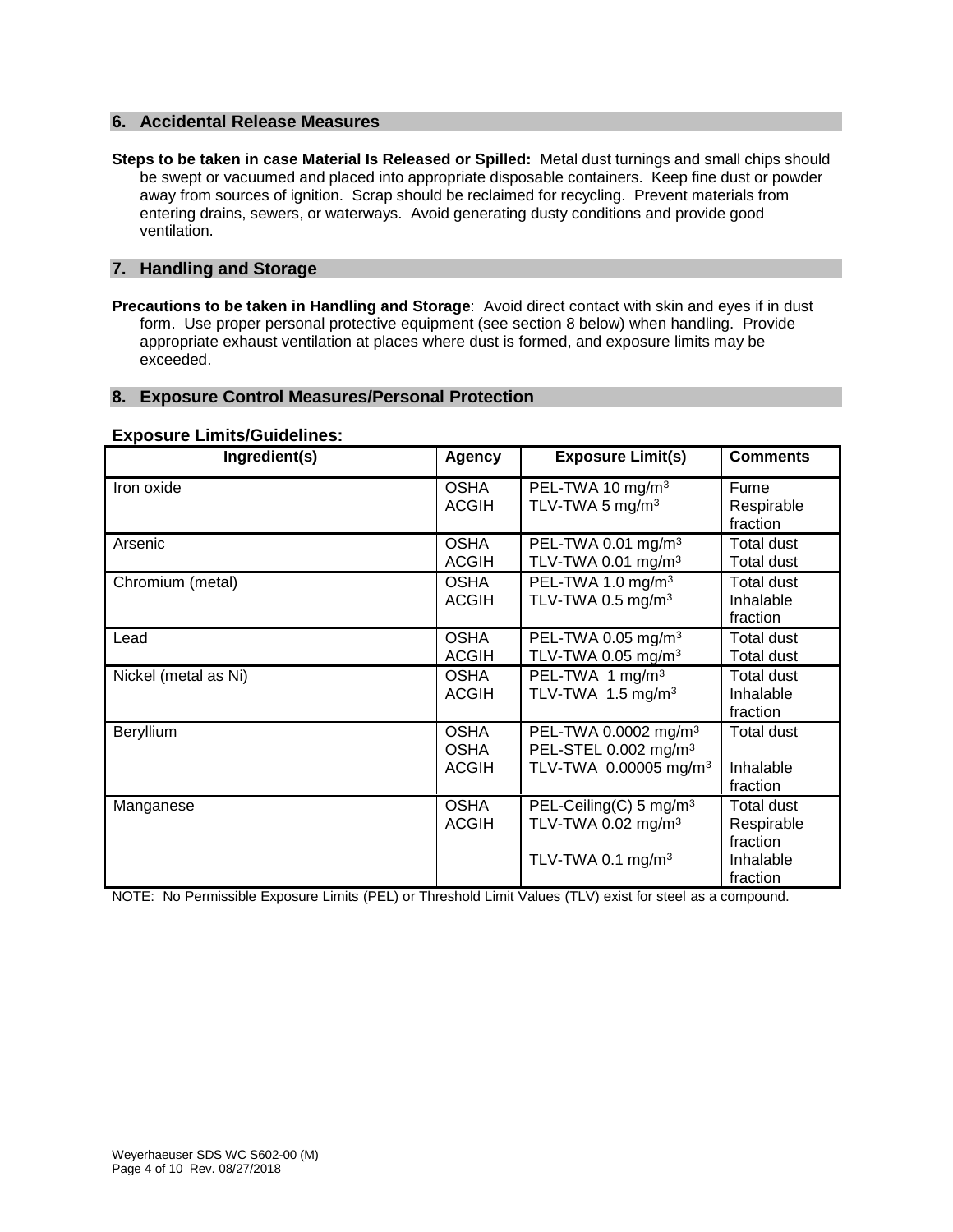#### **8. Exposure Control Measures/Personal Protection (cont'd.)**

#### **Ventilation:**

LOCAL EXHAUST – Provide local exhaust as needed so that exposure limits are met. Use with adequate ventilation to ensure exposure levels are maintained below the limits provided. Use local exhaust ventilation, and process enclosure if necessary, to control airborne dust. Ventilation to control dust should be considered where potential explosive concentrations and ignition sources are present. The design and operation of any exhaust system should consider the possibility of explosive concentrations of metal dust within the system. See "SPECIAL" section below.

MECHANICAL (GENERAL) – Maintain levels below exposure limit concentrations.

SPECIAL – Ensure that exhaust ventilation and material transport systems involved in handling this product contain explosion relief vents or suppression systems designed and operated in accordance with applicable standards if the operating conditions justify their use.

OTHER ENGINEERING CONTROLS – NAP

#### **Personal Protective Equipment:**

RESPIRATORY PROTECTION – Use filtering face piece respirator (dust/fume/mist) tested and approved under appropriate government standards such as NIOSH (US),CSA (Canada), CEN (EU), or JIS (Japan) if exposure limits may be exceeded or for additional worker comfort or symptom relief. Use filtering face piece respirator and goggles or a faceshield if welding on product. Select and use respiratory protection in accordance with regulatory requirements such as the OSHA respiratory protection standard 29CFR 1910.134 following a determination of risk from potential exposures.

PROTECTIVE GLOVES – Cloth, canvas, or leather gloves are recommended when handling product to prevent direct contact and to minimize potential mechanical irritation.

EYE PROTECTION – Wear safety glasses with side shields and/or face shield if exposure hazard is present.

OTHER PROTECTIVE CLOTHING OR EQUIPMENT – Protective clothing with long sleeves or disposable outer garments may be desirable in extremely dusty areas.

**WORK/HYGIENE PRACTICES –** Minimize blowdown or other practices that generate high airborne dust concentrations. Avoid dust contamination of eating and break areas.

#### **9. Physical/Chemical Properties**

**Appearance:** Material is a solid silver/gray to grey/black rod with a metallic luster with spray painted ends of various colors corresponding to type/length.

| <b>Odor/Odor Threshold(s):</b>                  | <b>NAV</b>            |
|-------------------------------------------------|-----------------------|
| pH:                                             | <b>NAP</b>            |
| <b>Melting/Freezing Point:</b>                  | Approximately 2800 °F |
| Boiling Point (@ 760 mm Hg) and Range:          | <b>NAP</b>            |
| <b>Flash Point:</b>                             | <b>NAP</b>            |
| <b>Evaporation Rate:</b>                        | <b>NAP</b>            |
| <b>Flammability:</b>                            | <b>NAP</b>            |
| <b>Lower/Upper Explosive Limits:</b>            | <b>NAP</b>            |
| Vapor Pressure (mm Hg):                         | <b>NAP</b>            |
| Vapor Density (air = 1; 1 atm):                 | <b>NAP</b>            |
| <b>Relative Density:</b>                        | <b>NAP</b>            |
| Solubility:                                     | <b>NAP</b>            |
| <b>Partition Coefficient (n-octanol/water):</b> | <b>NAP</b>            |
| <b>Autoignition Temperature:</b>                | <b>NAV</b>            |
| <b>Decomposition Temperature:</b>               | <b>NAV</b>            |
| <b>Viscosity:</b>                               | <b>NAP</b>            |
| <b>Other Properties:</b>                        | <b>NAP</b>            |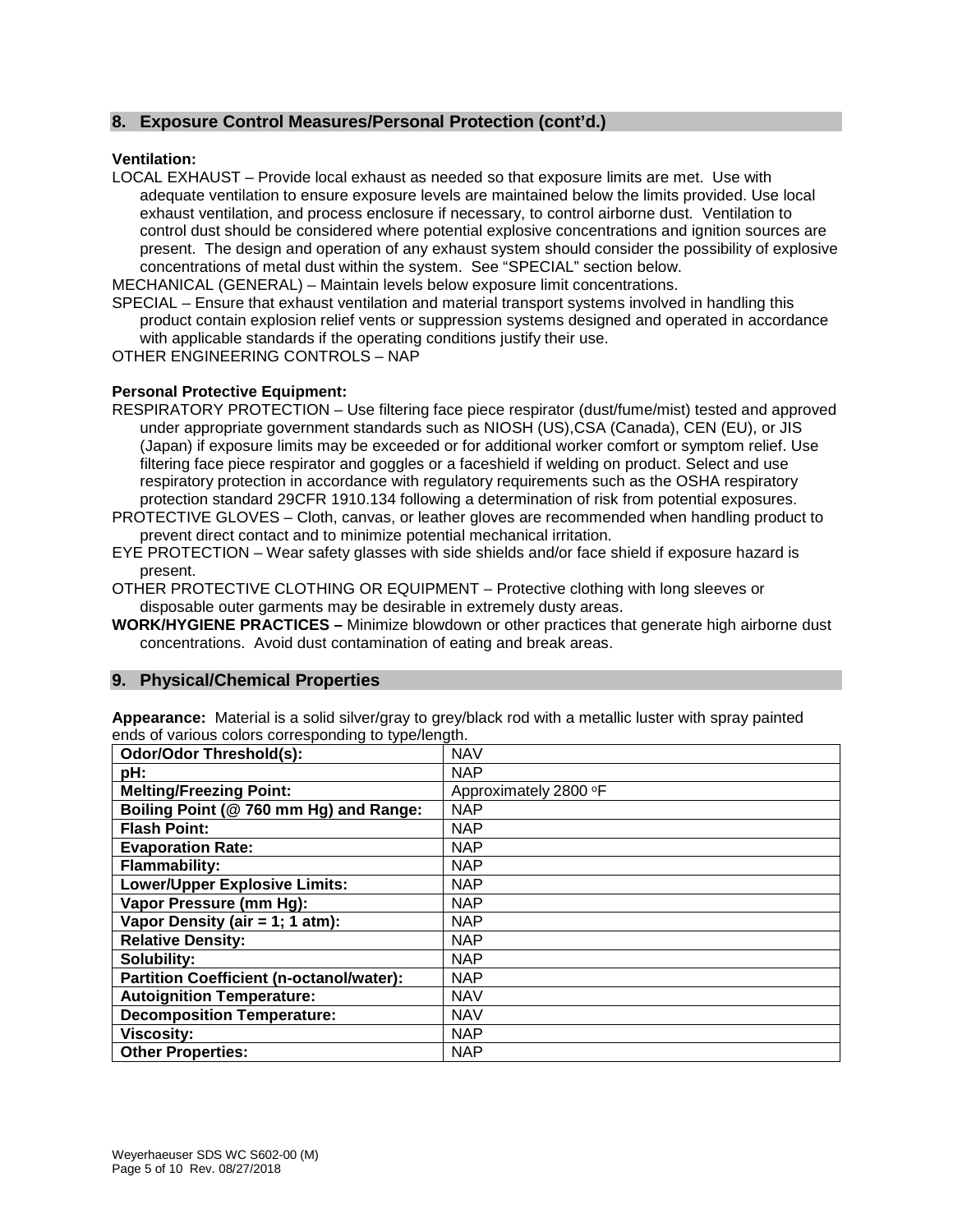#### **10. Stability and Reactivity**

#### **Reactivity:** NAP

**Hazardous Polymerization:** May occur **⊠** Will not occur<br>**Stability: D** Unstable **⊠** Stable

**B** Unstable **Conditions to Avoid:** NAP

**Incompatibility (Materials to Avoid):** Reacts with strong acids to form hydrogen gas. Do not store near strong oxidizers.

**Hazardous Decomposition or By-Products**: This material will not spontaneously decompose. Oxidation of steel products will consume oxygen and may lead to oxygen deficiency in enclosed and poorly ventilated spaces.

**Sensitivity to Static Discharge:** Airborne fine metallic dusts can be ignited by static discharge.

## **11. Toxicological Information**

#### **Likely Route(s) of Exposure:**

- **Ingestion:**
- <sub>Est</sub> Skin:
- **EX** Inhalation:
- **Eye:**

#### **Signs and Symptoms of Exposure:**

Acute Health Hazards:See section 4 above.

Chronic Health Hazards: Chronic exposure to dusts may result in pneumoconiosis of mixed type. Repeated exposure to fine dusts may inflame the nasal mucosa and cause lung changes. A redbrown pigmentation of the eye and/or skin may occur. Welding fumes have been associated with adverse health effects. Contains components that may cause cancer or reproductive effects.

The primary component of this product is iron. Long-term inhalation exposure to iron dusts or fumes can result in a condition called siderosis which is considered to be a benign pneumoconiosis. Symptoms may include chronic bronchitis, emphysema, and shortness of breath upon exertion.

When this product is welded, cut or ground, fumes are generated. Welding fumes may be different in composition from the original welding product, with the chief component being ordinary oxides of the metal being welded. Chronic health effects have been associated with the fumes and dusts of individual component metals, and welding fumes as a general category have been listed by IARC as a carcinogen (Group 2B). Some welding fumes contain known reproductive toxins, e.g., lead, which may be present in the coating material of this product.

Breathing fumes or dusts of this product may result in metal fume fever, which is an illness produced by inhaling metal oxides. The most common agents involved are zinc and copper.

This product may contain small amounts of manganese. Prolonged exposure to manganese dusts or fumes is associated with manganism, a Parkinson-like syndrome characterized by a variety of neurological symptoms.

This product may contain small amounts of cadmium. Primary target organs for cadmium overexposure are the lung and the kidney.

This product may contain small amounts of chromium. Prolonged and repeated overexposure to chromium dusts or fumes may cause skin ulcers, nasal irritation and ulceration, kidney damage and cancer of the respiratory system. Chromium is a skin sensitizer. Cancer is generally attributed to the hexavalent (+6, CrVI) form of chromium which is formed under high temperature welding conditions.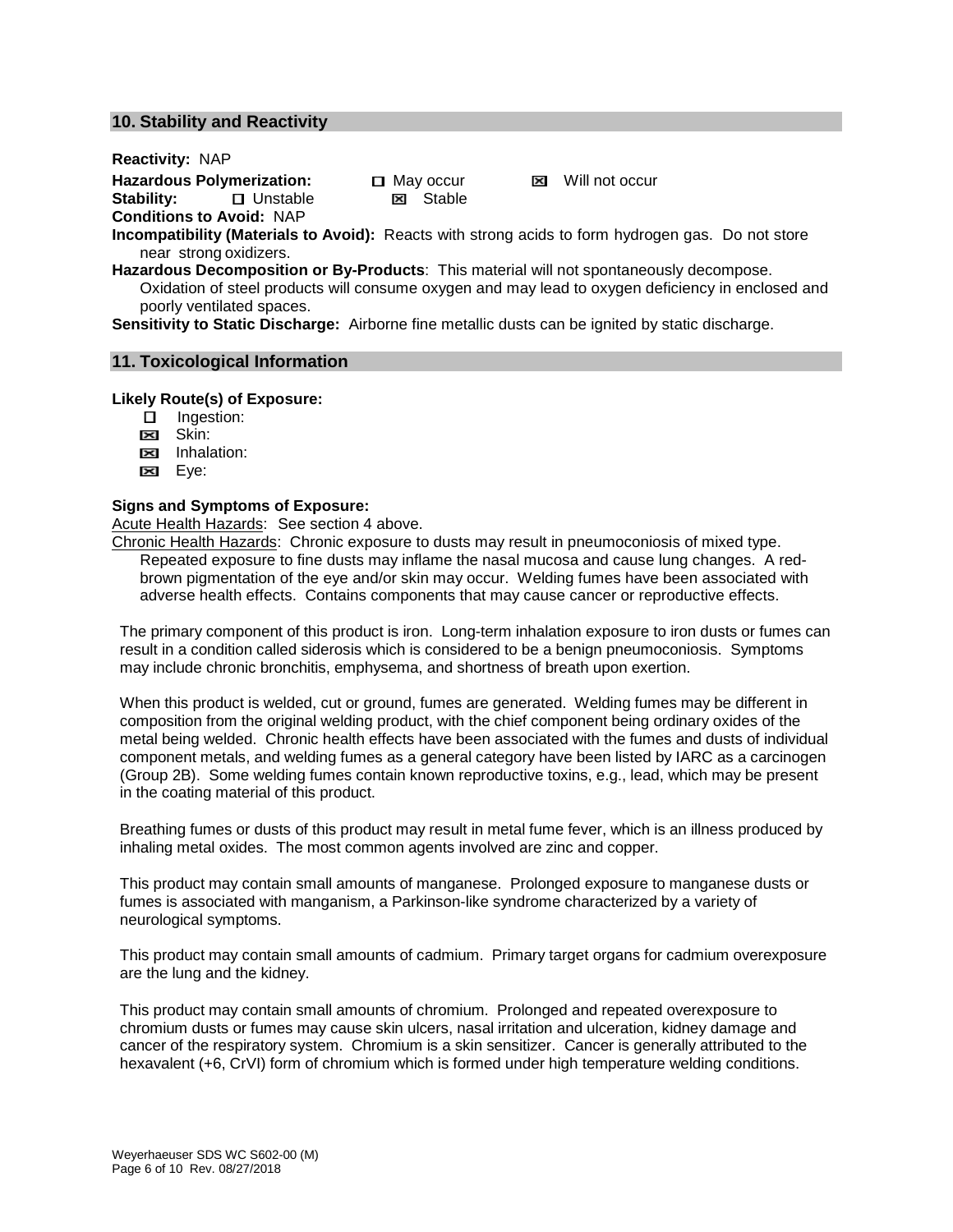#### **11. Toxicological Information (cont'd.)**

This product may contain small amounts of nickel. Prolonged and repeated contact with nickel may cause sensitization dermatitis. Inhalation of nickel compounds has caused lung damage as well as sinus, nasal and lung cancer in laboratory animals.

This product may contain small amounts of vanadium. Adverse effects from dermal, inhalation or parenteral exposure to various vanadium compounds have been reported. The major target for vanadium pentoxide toxicity is the respiratory tract. Fumes or dust can cause severe eye and respiratory irritation, and systemic effects.

This product may contain small amounts of lead. Lead can accumulate in the body. Consequently, exposure to fumes or dust may produce signs of polyneuritis, diminished vision and peripheral neuropathy, such as tingling and loss of feeling in fingers, arms and legs. Lead is a known reproductive and developmental toxin. It is also associated with central nervous system disorders, anemia, kidney dysfunction and neurobehavioral abnormalities. The brain is a major target organ for lead exposure.

The product may contain small amounts of copper. Copper dust and fumes can irritate the eyes, nose and throat causing coughing, wheezing, nosebleeds, ulcers and metal fume fever. Other effects from repeated inhalation of copper fumes include a metallic or sweet taste, and discoloration of skin, teeth or hair. Copper also may cause an allergic skin reaction.

#### **Carcinogenicity Listing(s)** (checked if applicable)**:**

| ×                     | NTP                    | May contain arsenic (inorganic), beryllium, cadmium, and nickel<br>(powder, particle diameter <1 mm): Known to be a Human                                                                                                             |
|-----------------------|------------------------|---------------------------------------------------------------------------------------------------------------------------------------------------------------------------------------------------------------------------------------|
|                       |                        | Carcinogen. May contain lead and nickel: Reasonably Anticipated to<br>be a Human Carcinogen.                                                                                                                                          |
| $\boldsymbol{\times}$ | IARC Monographs:       | May contain arsenic (inorganic) cadmium and beryllium Group 1-<br>carcinogenic to humans. May contain cobalt, nickel (powder, particle<br>diameter <1 mm), lead and antimony (trioxide) Group 2B- possibly<br>carcinogenic to humans. |
| $\boldsymbol{\times}$ | <b>OSHA Regulated:</b> | Arsenic compounds (29 CFR 1910.1018): lead (29 CFR 1910.1025),<br>hexavalent chromium (29 CFR 1910.1026), beryllium (29 CFR<br>1910.1024) and cadmium (29 CFR 1910.1027).                                                             |

**Toxicity Data:** None available for product in final form. **Components:** NAP **Target Organs:** Eyes, skin, liver, gastrointestinal, nervous and hematopoietic systems.

#### **12. Ecological Information**

**Ecotoxicity:** No specific information available on this product. **Biopersistance and Degradability:** Not expected to biodegrade. **Bioaccumulation:** Not expected to bioaccumulate. **Soil Mobility:** NAP **Other Adverse Effects:** NAP

#### **13. Disposal Considerations**

**Waste Disposal Method:** Recovery and reuse, rather than disposal, should be the goal of handling efforts. It is, however, the user's responsibility to determine at the time of disposal whether the product meets EPA RCRA criteria for hazardous waste. Follow applicable federal, state, and local regulations.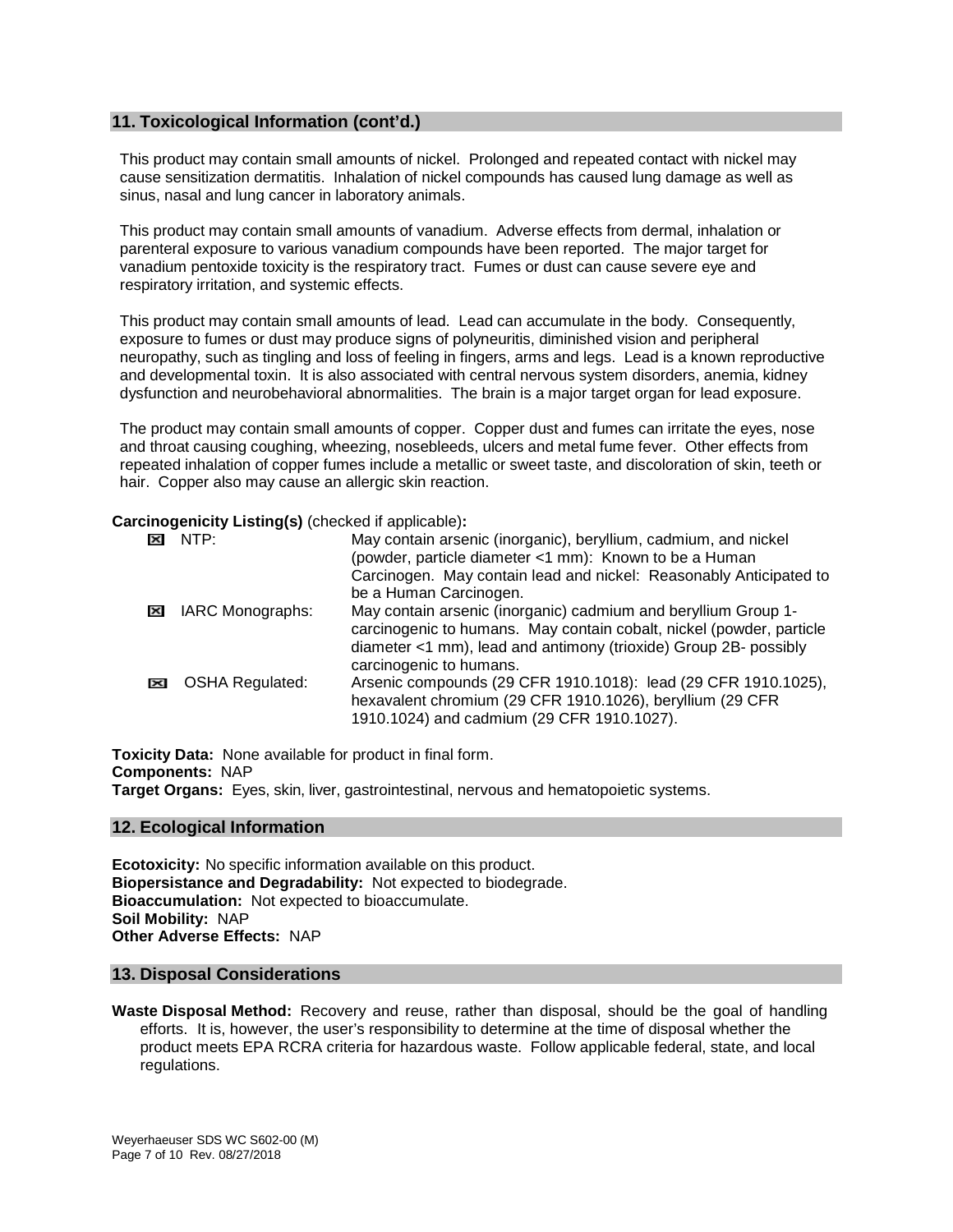#### **14. Transport Information**

**Mode:** (air, Land, water) Not regulated as a hazardous material by the U. S. Department of Transportation.

| <b>NAP</b> |
|------------|
| <b>NAP</b> |
| <b>NAP</b> |
| <b>NAP</b> |
| <b>NAP</b> |
|            |

#### **15. Regulatory Information**

**TSCA:** All components are listed on the TSCA inventory.

**CERCLA**: Steel is not reportable; however, it contains hazardous substances that may be reportable if released in pieces with diameters less than or equal to 0.004 inches. Antimony and chromium (RQ 5000 lbs.). Zinc (RQ 1,000 lbs.). Selenium and nickel (RQ 100 lbs.). Beryllium, cadmium and lead (RQ 10 lbs.). Arsenic and phosphorous (RQ 1 lb.).

**DSL:** All components are listed on the Canadian DSL.

**OSHA:** Hazards including dermal contact exposures, dusts/fumes and combustible dusts from this product are regulated by the OSHA Hazard Communication Standard (29 CFR 1910.1200) as a hazardous chemical.

#### **STATE RIGHT-TO-KNOW:**

California Proposition 65 –

- **WARNING:** This product can expose you to chemicals including nickel (metallic), which are known to the State of California to cause cancer, and lead, which are known to the State of California to cause birth defects or other reproductive harm. For more information, go to www.P65Warnings.ca.gov .
- This product also contains chemicals including antimony oxide, arsenic, beryllium, cobalt, cadmium, lead and titanium dioxide (airborne unbound particles of respirable size – potentially released from paint) known to the State of California to cause cancer and cadmium, which is known to the State of California to cause birth defects or other reproductive harm**.**
- Massachusetts Aluminum, antimony, arsenic, beryllium, boron, cadmium, chromium, cobalt, copper, lead, magnesium, manganese, molybdenum, nickel, nitrogen, phosphorus, selenium, silicon, sulfur, tin, titanium, tungsten, vanadium and zinc are listed on the Massachusetts Right to Know List.
- Pennsylvania Aluminum, antimony, arsenic, beryllium, boron, cadmium, chromium, cobalt, copper, lead, magnesium, manganese, molybdenum, nickel, nitrogen, phosphorus, selenium, silicon, sulfur, tin, titanium, tungsten, vanadium and zinc are listed on Pennsylvania's Appendix A – Hazardous Substance List.
- **SARA 313 Information:** This product contains chemical subject to SARA Title III Section 313 supplier notification requirements. Nickel, and chromium in concentrations > 0.1% and manganese in concentrations >1 %.
- **SARA 311/312 Hazard Category:** This product has been reviewed according to the EPA "Hazard Categories" promulgated under SARA Title III Sections 311 and 312 and is considered, under applicable definitions, to meet the following categories:

| An immediate (acute) health hazard | Yes |
|------------------------------------|-----|
| A delayed (chronic) health hazard  | Yes |
| A corrosive hazard                 | No  |
| A fire hazard                      | No  |
| A reactivity hazard                | No  |
| A sudden release hazard            | Nο  |
|                                    |     |

**FDA:** Not intended to be ingested or used in a direct/indirect food contact item. **WHMIS Classification:** See Section 2.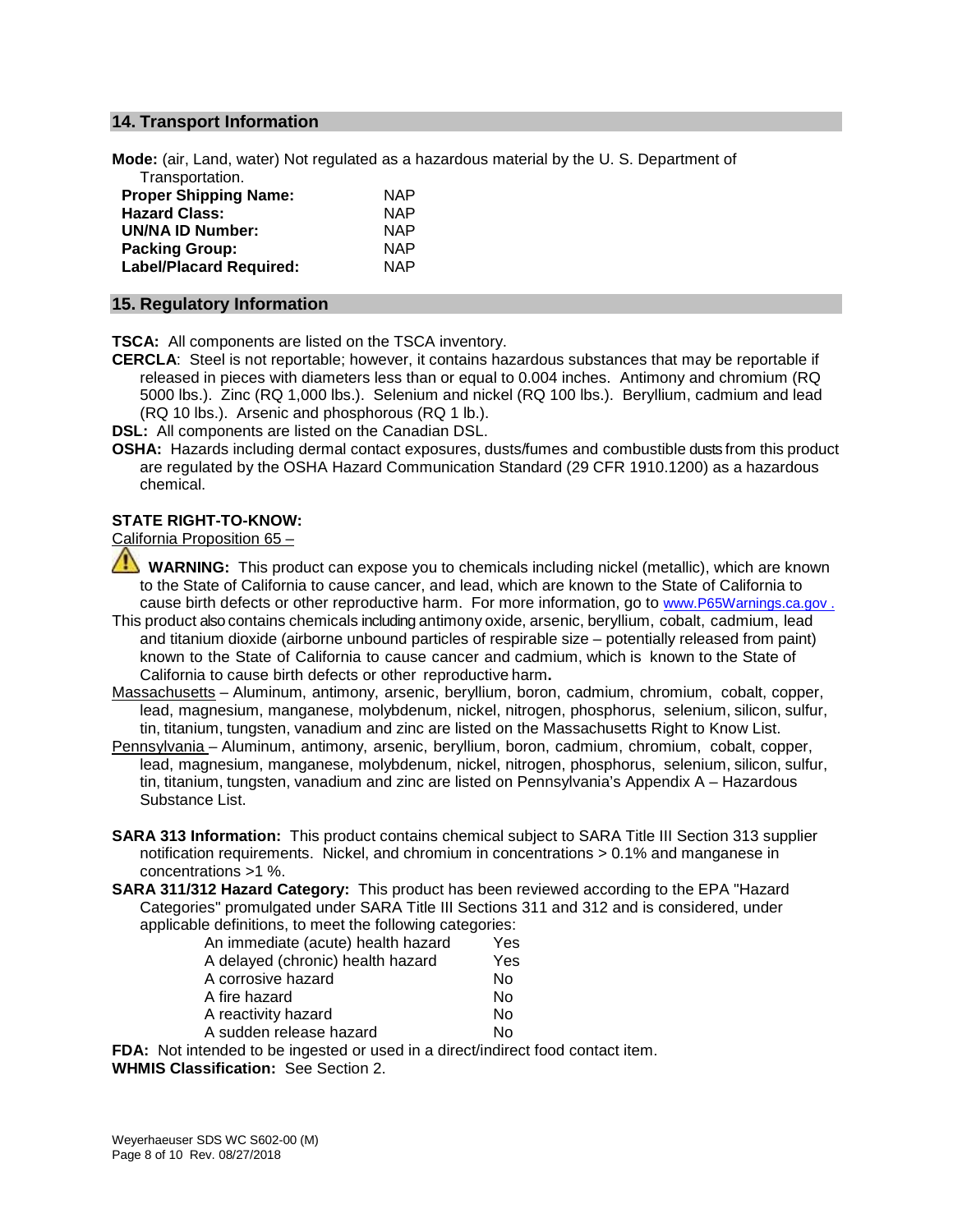#### **16. Other Information**

### **Date Prepared:** 08/27/2018

**Date Revised:** NAP

**Prepared By:** Weyerhaeuser Company Health and Safety.

#### **Weyerhaeuser SDS available on:**

<http://www.wy.com/sustainability/environment/product-stewardship/safety-data-sheets/>

**User's Responsibility**: The information contained in this Safety Data Sheet is based on the experience of occupational health and safety professionals and comes from sources believed to be accurate or otherwise technically correct. It is the user's responsibility to determine if the product is suitable for its proposed application(s) and to follow necessary safety precautions. The user has the responsibility to ensure that the most current SDS is used.

#### **Definition of Common Terms:**

| <b>ACGIH®</b> | $=$ | American Conference of Governmental Industrial Hygienists                                                                       |
|---------------|-----|---------------------------------------------------------------------------------------------------------------------------------|
| С             | $=$ | <b>Ceiling Limit</b>                                                                                                            |
| CAS#          | $=$ | <b>Chemical Abstracts System Number</b>                                                                                         |
| DOT           | $=$ | U. S. Department of Transportation                                                                                              |
| <b>DSL</b>    | $=$ | Domestic Substance List                                                                                                         |
| EC#           | $=$ | Identifying Number Assigned to Chemicals Contained in the European Inventory of<br><b>Existing Chemical Substances (EINECS)</b> |
| $EC_{50}$     | $=$ | Effective Concentration That Inhibits the Endpoint to 50% of Control Population                                                 |
| EPA           | $=$ | U.S. Environmental Protection Agency                                                                                            |
| <b>GHS</b>    | $=$ | Globally Harmonized System of Classification and Labelling of Chemicals                                                         |
| <b>HMIS</b>   | $=$ | Canada-Hazardous Materials Identification System                                                                                |
| <b>HNOC</b>   | $=$ | <b>Hazards Not Otherwise Classified</b>                                                                                         |
| <b>IARC</b>   | $=$ | International Agency for Research on Cancer                                                                                     |
| IATA          | $=$ | International Air Transport Association                                                                                         |
| <b>IMDG</b>   | $=$ | International Maritime Dangerous Goods                                                                                          |
| $LC_{50}$     | $=$ | Concentration in Air Resulting in Death To 50% of Experimental Animals                                                          |
| <b>LCLo</b>   | $=$ | Lowest Concentration in Air Resulting in Death                                                                                  |
| $LD_{50}$     | $=$ | Administered Dose Resulting in Death to 50% of Experimental Animals                                                             |
| Ludlow        | $=$ | Lowest Dose Resulting in Death                                                                                                  |
| LEL.          | $=$ | Lower Explosive Limit                                                                                                           |
| LFL.          | $=$ | Lower Flammable Limit                                                                                                           |
| MSHA          | $=$ | Mine Safety and Health Administration                                                                                           |
| NAP.          | $=$ | Not Applicable                                                                                                                  |
| <b>NAV</b>    | $=$ | Not Available                                                                                                                   |
| <b>NIOSH</b>  | $=$ | National Institute for Occupational Safety and Health                                                                           |
| <b>NFPA</b>   | $=$ | <b>National Fire Protection Association</b>                                                                                     |
| <b>NPRI</b>   | $=$ | Canada-National Pollution Release Inventory                                                                                     |
| NTP           | $=$ | <b>National Toxicology Program</b>                                                                                              |
| <b>OSHA</b>   | $=$ | Occupational Safety and Health Administration                                                                                   |
| <b>PEL</b>    | $=$ | Permissible Exposure Limit                                                                                                      |
| <b>PNOR</b>   | $=$ | Particulate Not Otherwise Regulated                                                                                             |
| <b>PNOS</b>   | $=$ | Particulate Not Otherwise Specified                                                                                             |
| <b>RCRA</b>   | $=$ | Resource Conservation and Recovery Act                                                                                          |
| <b>STEL</b>   | $=$ | Short-Term Exposure Limit (15 minutes)                                                                                          |
| STP           | $=$ | <b>Standard Temperature and Pressure</b>                                                                                        |
| <b>TCLo</b>   | $=$ | Lowest Concentration in Air Resulting in a Toxic Effect                                                                         |
| TDG           | $=$ | Canada-Transportation of Dangerous Goods                                                                                        |
| <b>TDLo</b>   | $=$ | Lowest Dose Resulting In a Toxic Effect                                                                                         |
| TLV           | $=$ | <b>Threshold Limit Value</b>                                                                                                    |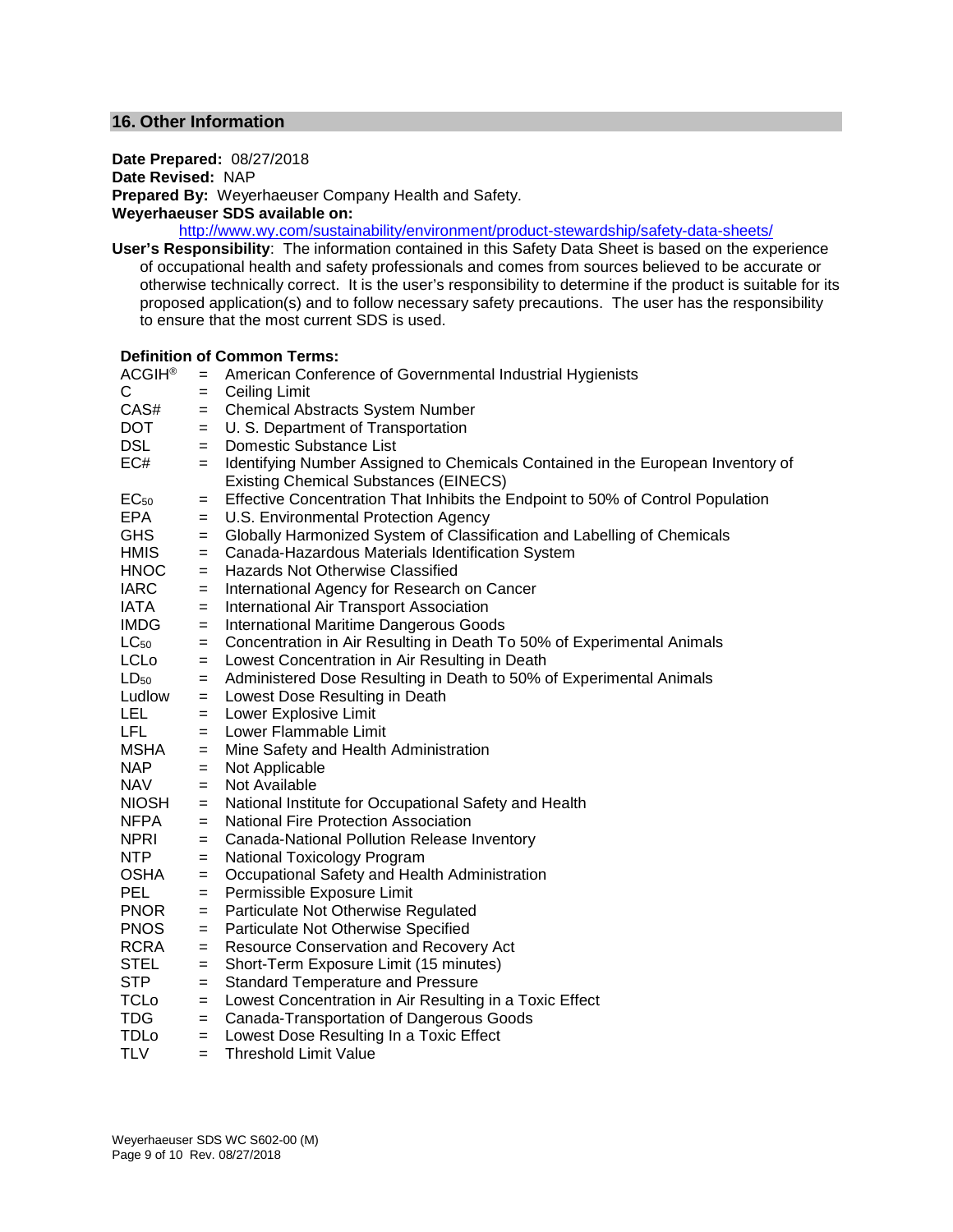## **16. Other Information (cont'd.)**

- TSCA = Toxic Substance Control Act<br>TWA = Time-Weighted Average (8 ha
- TWA = Time-Weighted Average (8 hours)<br>UFL = Upper Flammable Limit
- UFL = Upper Flammable Limit<br>WHMIS = Canada-Workplace Haz

## = Canada-Workplace Hazardous Materials Information System